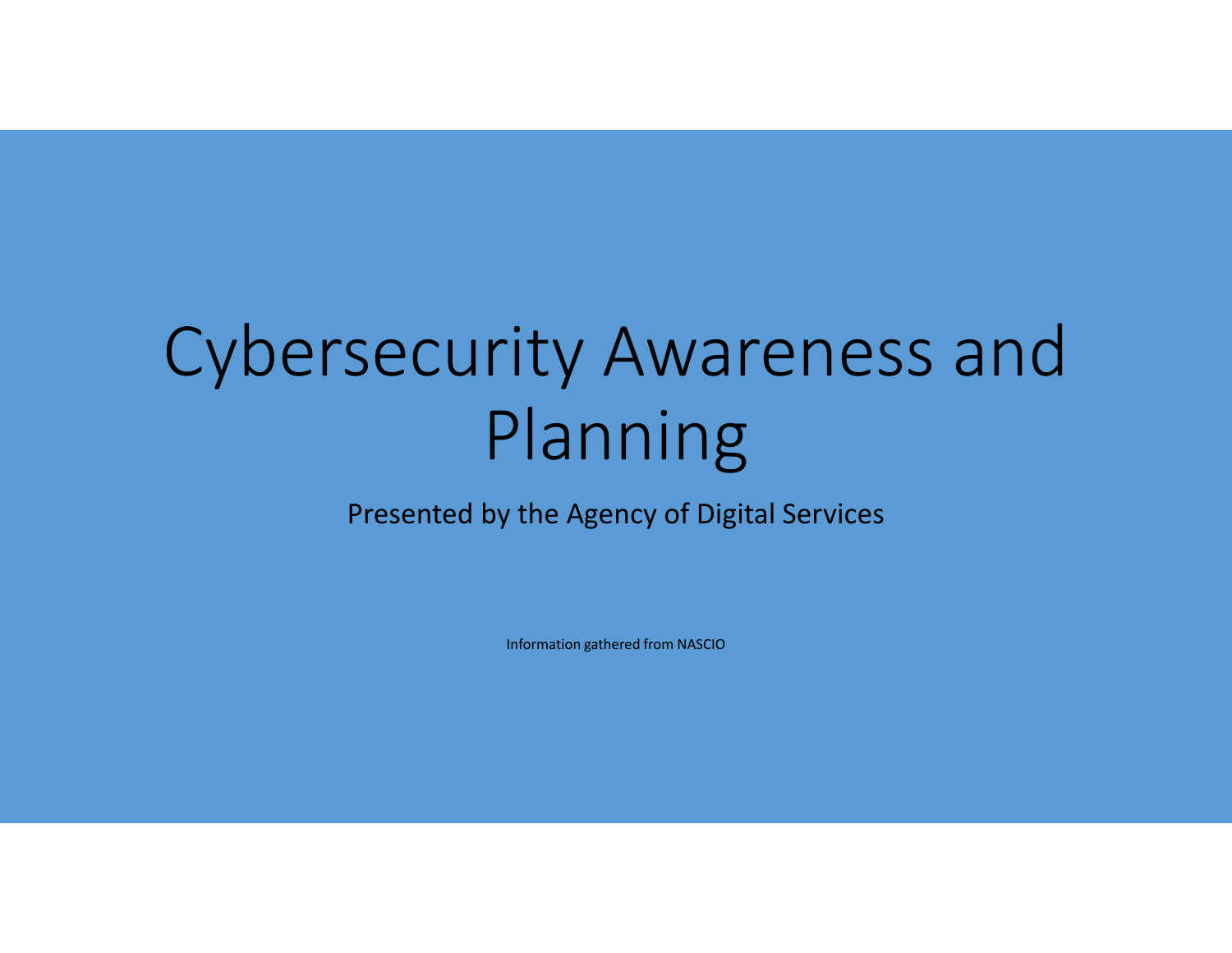## Who's Responsible for Protecting State Data?

- Chief Information Officers
- Information Security Officers
- Agency Leaders
- Data Owners
- Employees
- Human Resources
- Legal Departments
- Third Party Contractors
- Elected Officials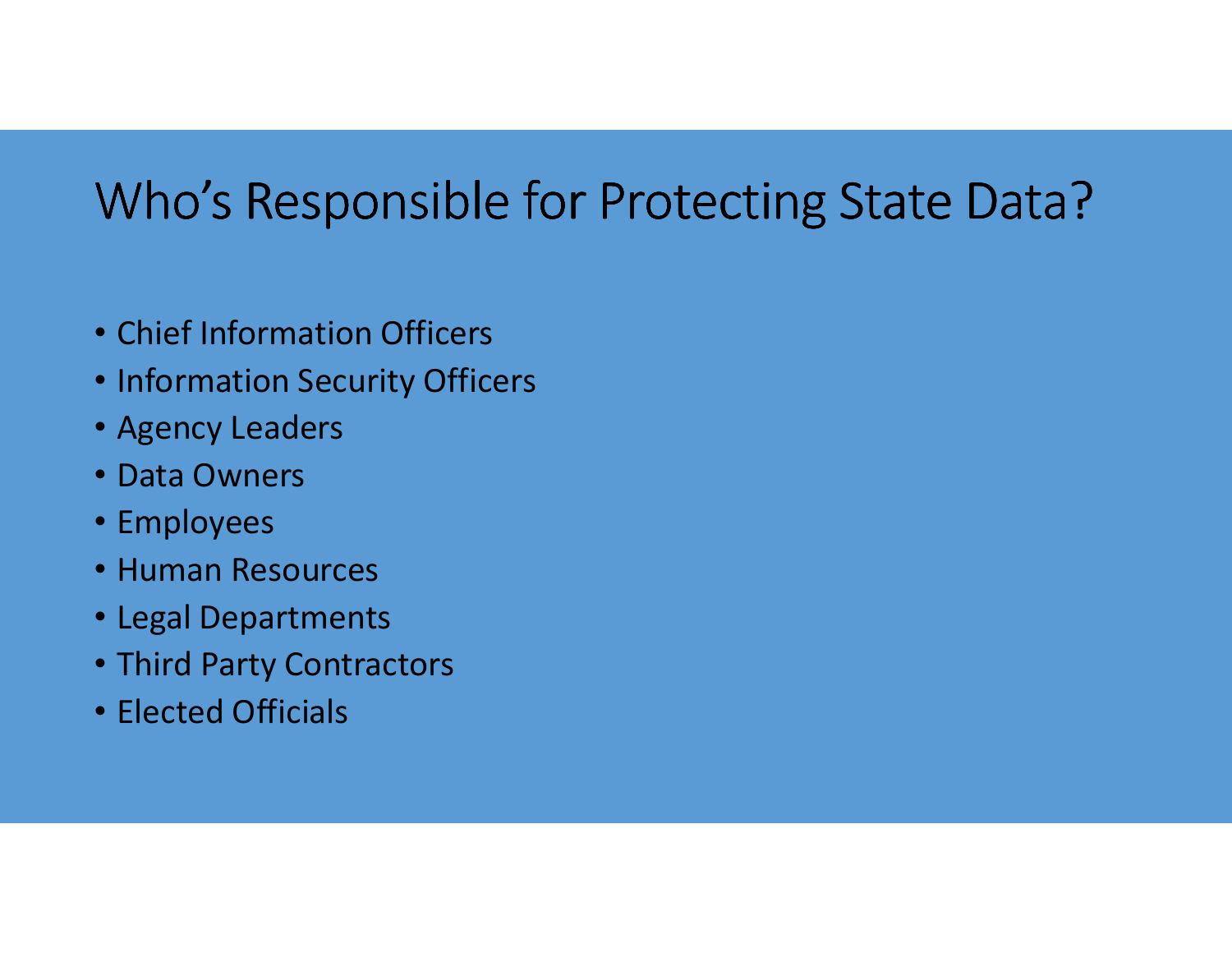## Top Ten: State CIO Priorities for 2017

1. Security

- 2. Consolidation/Optimization
- 3. Cloud Services
- 4. Budget and Cost Control
- 
- 5. Legacy Modernization 6. Enterprise IT Governance
- 7. Data Management and Analytics
- 8. Enterprise Vision and Roadmap for IT
- 9. Agile and Incremental Software Delivery

10.Broadband/Wireless Connectivity

Source: NASCIO State CIO ranking, November 2016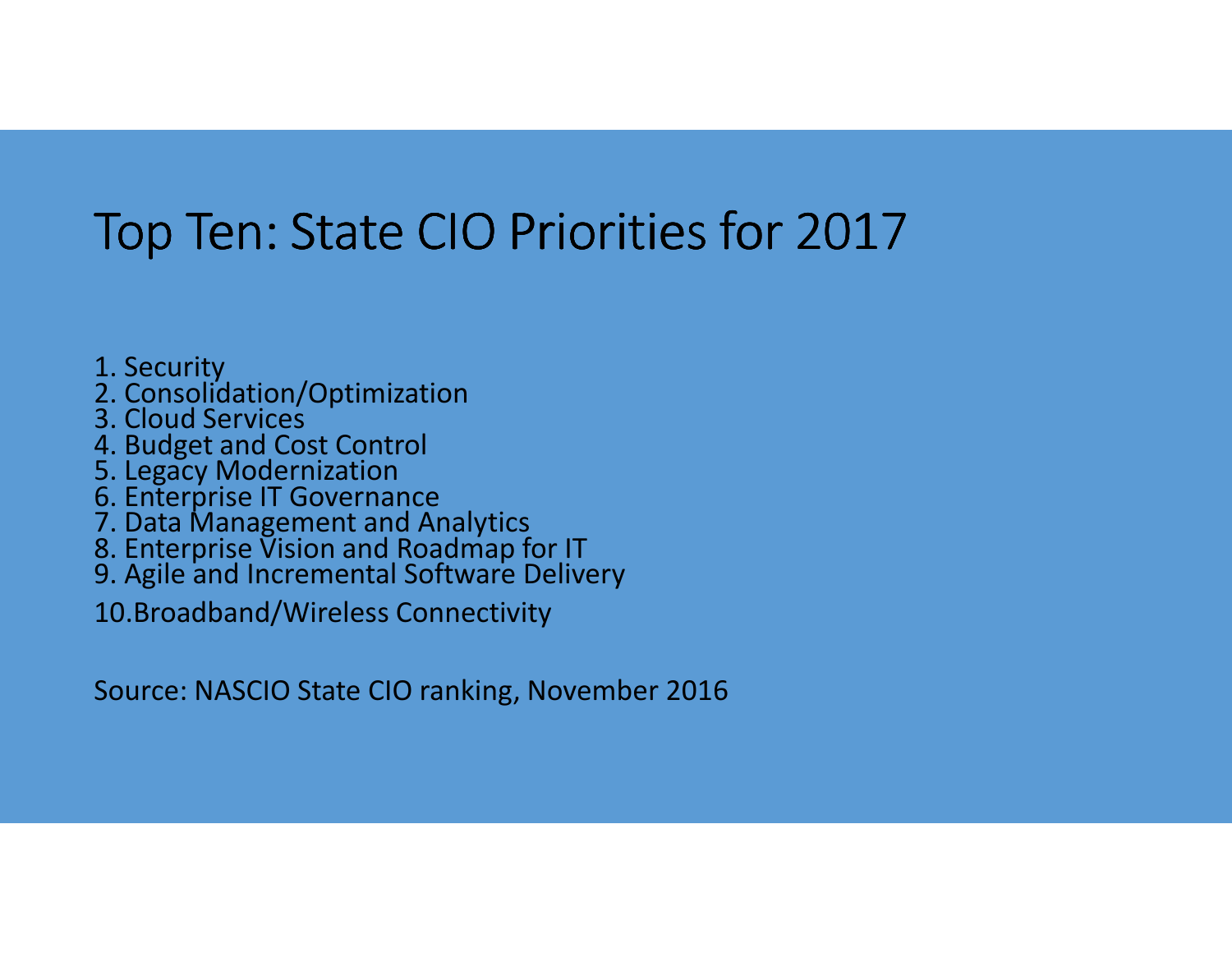### State Governments at Risk!

- States are attractive targets data!
- More aggressive threats –
	- organized crime
	- ransomware
	- hacktivism
- Nation state attacks Critical infrastructure protection: disruption Insider threats –employees, contractors
- Data and services on the move: cloud and mobile Need for continuous training, awareness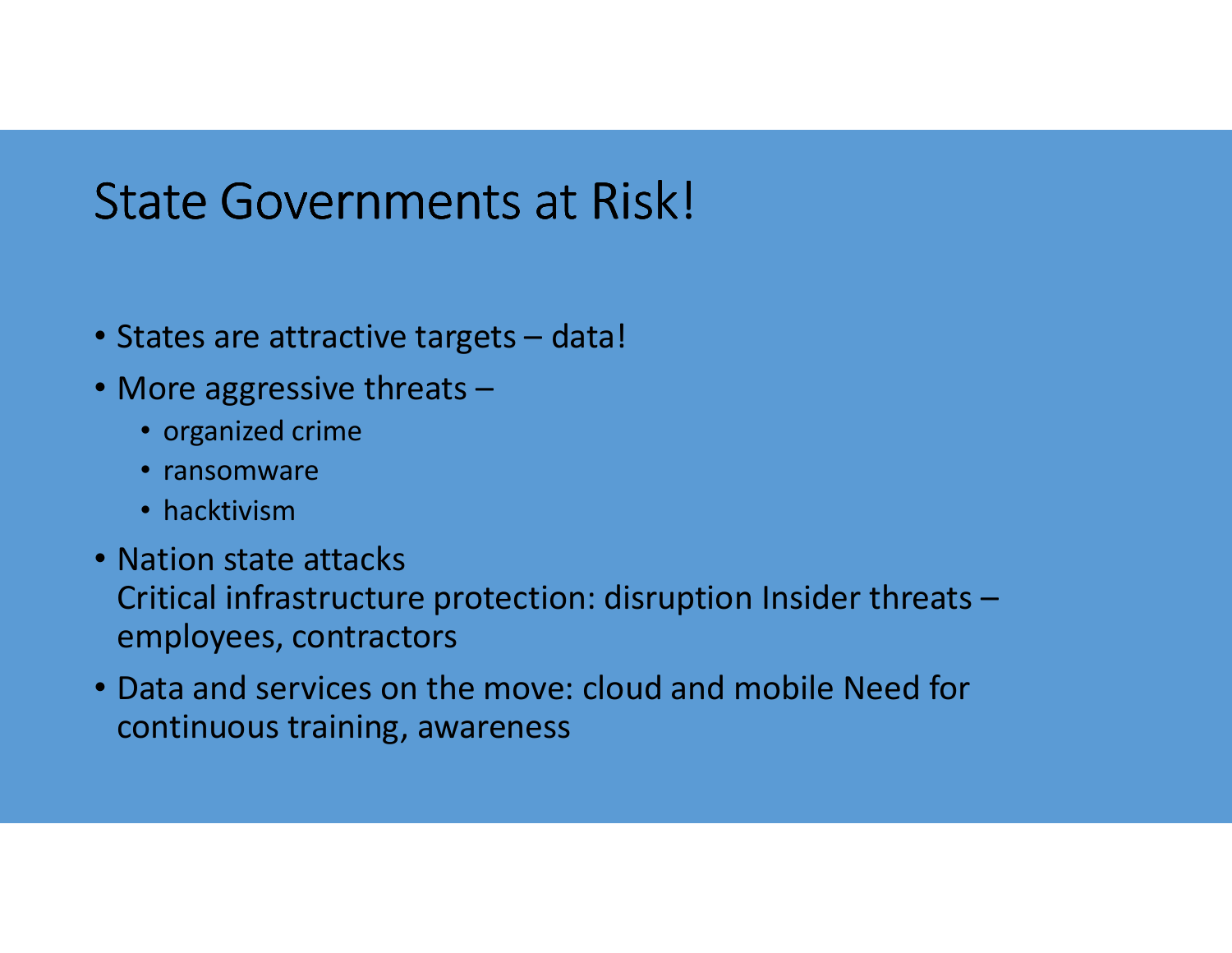### What are these types of attacks?

- Malware is sometimes used broadly against government or corporate websites to gather guarded information, or to disrupt their operation in general. However, malware can be used against individuals to gain information suc
- •
- Brute force is a trial and error method used by application programs to decode encrypted data<br>such as passwords or Data Encryption Standard (DES) keys, through exhaustive effort (using brute<br>force) rather than employing
- •
- <sup>A</sup>**phishing**other confidential information by tricking you into believing you're on a legitimate website.

- •http://searchsecurity.techtarget.com/definition/brute-force-cracking
- https://safety.yahoo.com/Security/PHISHING-SITE.html

https://en.wikipedia.org/wiki/Malware